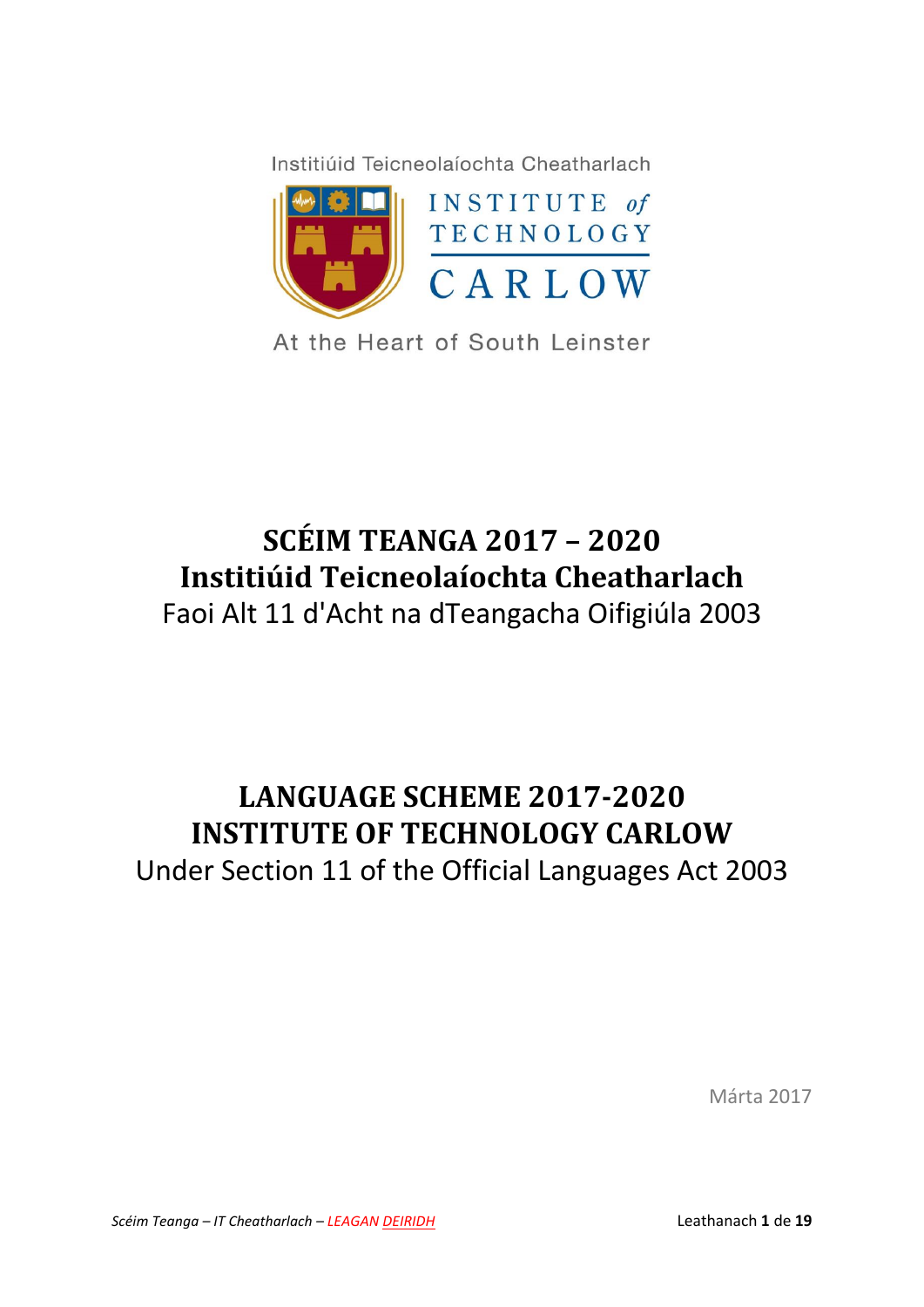# **CLÁR na nÁBHAR**

#### **Leathanach**

|    |                    | Réamhrá                                                | 3  |
|----|--------------------|--------------------------------------------------------|----|
| 1. | Réamhrá agus Cúlra |                                                        | 4  |
|    | 1.1                | Cúlra                                                  | 4  |
|    | 1.2                | Cur le chéile                                          | 4  |
|    |                    | 1.3 Grúpa Oibre                                        | 4  |
|    | 1.4                | Dáta Tosaithe                                          | 5  |
| 2. |                    | Céannacht Institiúid Teicneolaíochta Cheatharlach      | 6  |
|    | 2.1                | Forléargas                                             | 6  |
|    | 2.2                | Ráiteas Misin                                          | 6  |
|    | 2.3                | Spriocanna agus Straitéis                              | 6  |
|    |                    | 2.4 Lucht leasa                                        | 7  |
|    |                    | 2.5 Struchtúir na hInstitiúide                         | 7  |
| 3. | <b>Gealltanas</b>  |                                                        | 10 |
|    | 3.1                | Forléargas                                             | 10 |
|    | 3.2                | Faisnéis a Sholáthar                                   | 10 |
|    | 3.3 <sub>1</sub>   | Poibliú                                                | 12 |
| 4. |                    | <b>Cur i bhFeidhm</b>                                  | 13 |
| 5. |                    | An Scéim Teanga a Fhoilsiú                             | 14 |
|    |                    | Aguisín 1 - Cáipéisíocht a chur ar fáil go Dátheangach |    |

**Aguisín 2 – Cairt Eagraíochtúil IT Cheatharlach**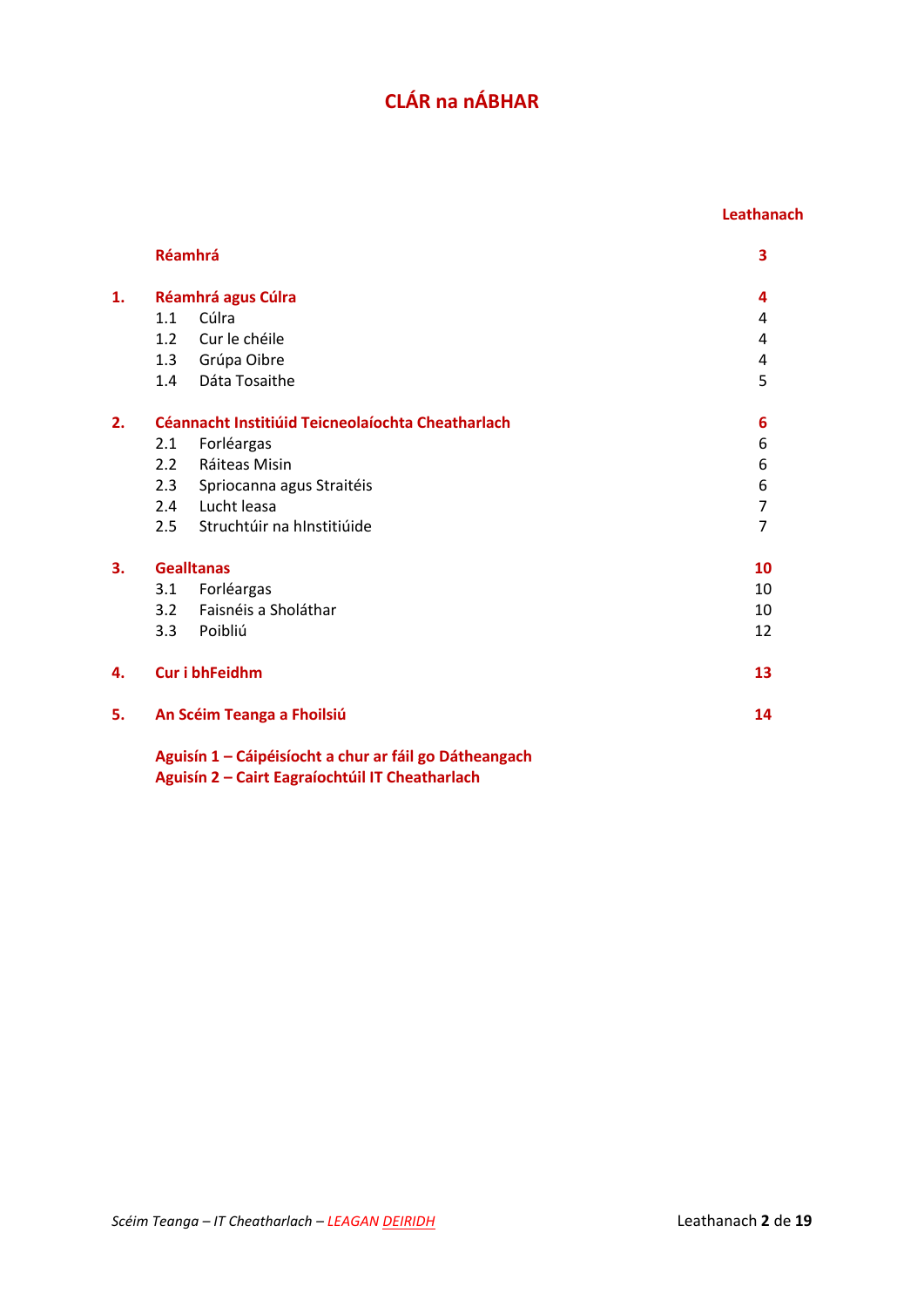# **RÉAMHRÁ**

Is é seo an chéad scéim de chuid Institiúid Teicneolaíochta Cheatharlach faoi alt 11 d'Acht na dTeangacha Oifigiúla 2003 (dá dtagraítear feasta 'an tAcht').

Is ann di go príomha chun an tAcht a neadú i ngníomhaíochtaí leanúnacha IT Cheatharlach agus feabhsóidh sí acmhainn na hInstitiúide chun ceanglais an Achta a chomhlíonadh.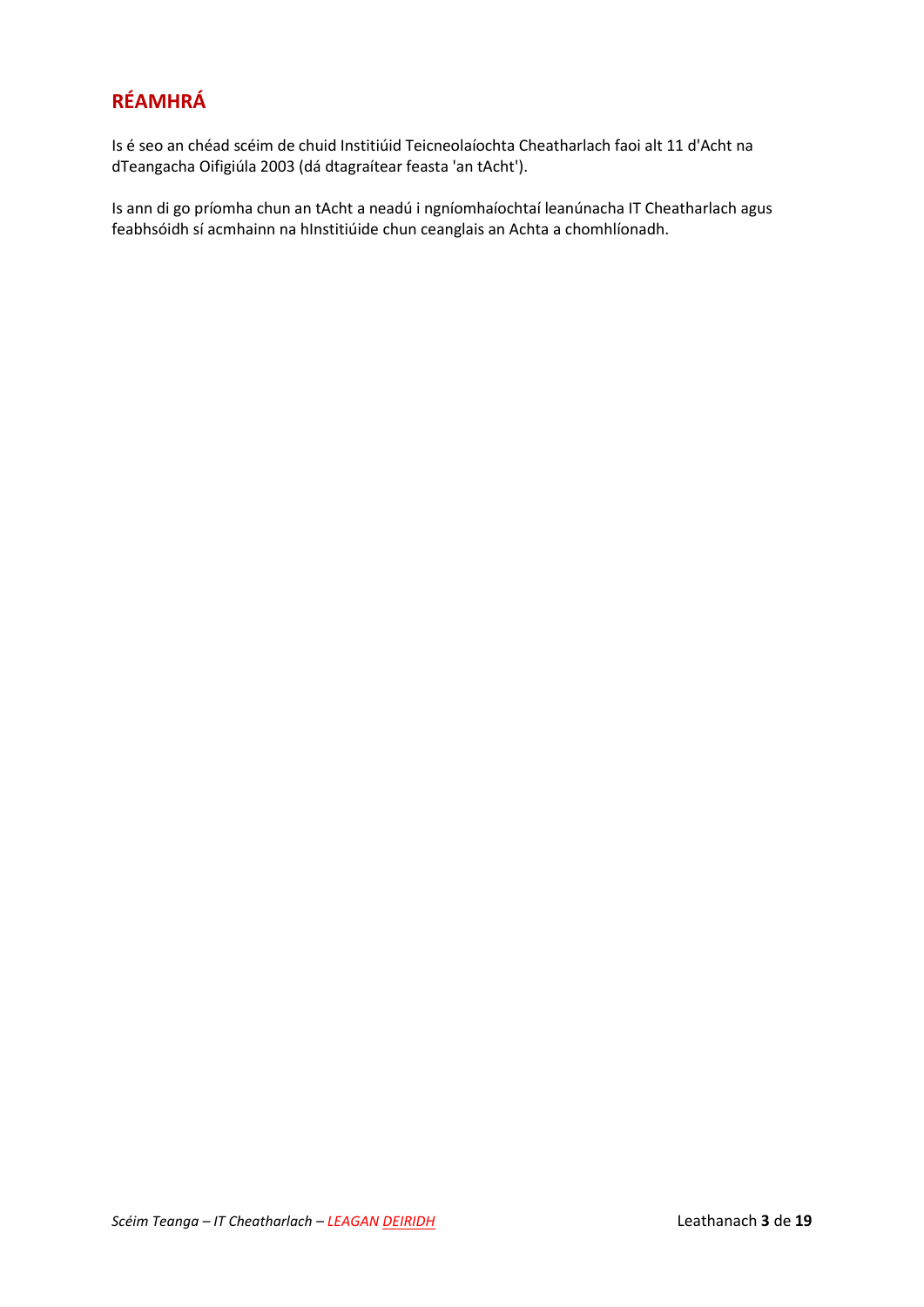# **CAIBIDIL 1 Réamhrá agus Cúlra**

#### **1.1 Cúlra**

Forálann Alt 11 den Acht go n-ullmhóidh comhlachtaí poiblí Scéim reachtúil a mhionsonraíonn na seirbhísí a chuirfidh siad ar fáil:

- 1. as Gaeilge
- 2. as Béarla
- 3. as Gaeilge agus as Béarla.

Bearta a chuirfear i bhfeidhm chun a chinntiú go gcuirfear na seirbhísí sin nach gcuirtear ar fáil as Gaeilge faoin gcéad Scéim Teanga de chuid IT Cheatharlach ar fáil laistigh de thréimhse aontaithe.

Faoi láthair, is as Béarla a chuirtear formhór gach seirbhís ar fáil in Institiúid Teicneolaíochta Cheatharlach.

Féach *Aguisín 1* mar a bhfaighfear liosta den cháipéisíocht atá ar fáil in Institiúid Teicneolaíochta Cheatharlach mar aon le leid i dtaobh a mbeith ar fáil as Béarla nó as Gaeilge nó sa dá theanga.

#### **1.2 Cur le chéile**

Forálann Alt 12 den Acht d'ullmhú treoirlínte ag an Aire Ealaíon, Oidhreachta, Gnóthaí Réigiúnacha, Tuaithe agus Gaeltachta agus a n-eisiúint chuig comhlachtaí poiblí d'fhonn cuidiú le hullmhú na ndréachtscéimeanna.

Cuireadh an Scéim le chéile, ag féachaint do na treoirlínte sin agus de bhun comhairliúcháin nach beag le mic léinn, le baill foirne agus le hionadaithe ó lucht leasa seachtrach.

Foilsíodh fógra poiblí faoi *Alt 13* den Acht, lenar fáiltíodh roimh uiríll i dtaca le Scéim IT Cheatharlach a chur le chéile. Seoladh ríomhphost chuig mic léinn féachaint cén leibhéal reatha éilimh atá ar sheirbhísí as Gaeilge agus cén spéis atá iontu. Cuireadh suirbhé ar an bhfoireann féachaint cé na leibhéil inniúlachta sa Ghaeilge atá ann faoi láthair agus cén dearcadh atá acu i leith úsáid na Gaeilge. Is mór ag an Institiúid an t-am a chaith na daoine sin i mbun an phróisis seo agus an dua a chaith siad leis.

Leagann an Scéim seo amach spriocanna a leag IT Cheatharlach amach di féin don tréimhse trí bliana seo romhainn amach agus tá réimsí tosaíochta sonraithe (féach mír 3.2 thíos). Is é Feidhmeannas Sinsearach na hInstitiúide a bheidh freagrach tríd is tríd as an monatóireacht agus an athbhreithniú.

#### **1.3. Grúpa Oibre**

De réir an Achta, bhunaigh an Feidhmeannas Sinsearach grúpa oibre, an Coiste Gaeilge, chun an Scéim a chur le chéile le haghaidh tréimhse trí bliana in-athnuaite (féach Caibidil 4). Is iad baill an Choiste sin:

- An Leas-Uachtarán um Ghnóthaí Acadúla & Cláraitheoir (Cathaoirleach)
- An Bainisteoir Riaracháin Acadúil agus Ghnóthaí na Mac Léinn
- An Bainisteoir Acmhainní Daonna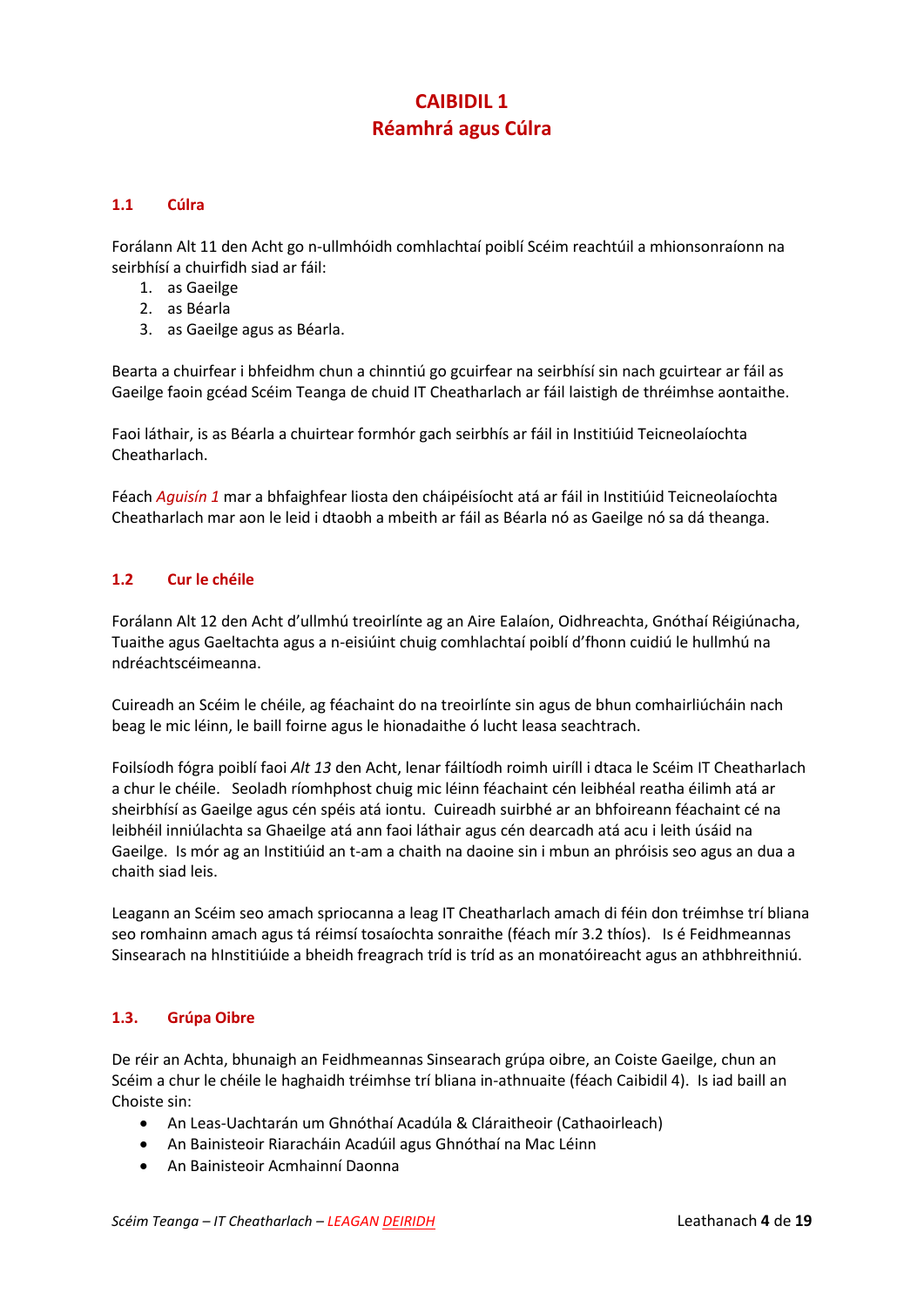- An Leabharlannaí
- An Leabharlannaí Liaison le Dámh na hInnealtóireachta

#### **1.4 An dáta atá beartaithe chun tús a chur leis an Scéim**

Tá an scéim seo daingnithe ag an Aire Ealaíon, Oidhreachta, Gnóthaí Réigiúnacha, Tuaithe agus Gaeltachta agus cuirfear tús léi le héifeacht ó 10 Aibreán 2017

Beidh an Scéim seo i bhfeidhm ar feadh tréimhse 3 bliana nó go dtí go ndéanfaidh an tAire scéim nua a fhaomhadh de bhun Alt 15 an Achta, pé acu is déanaí.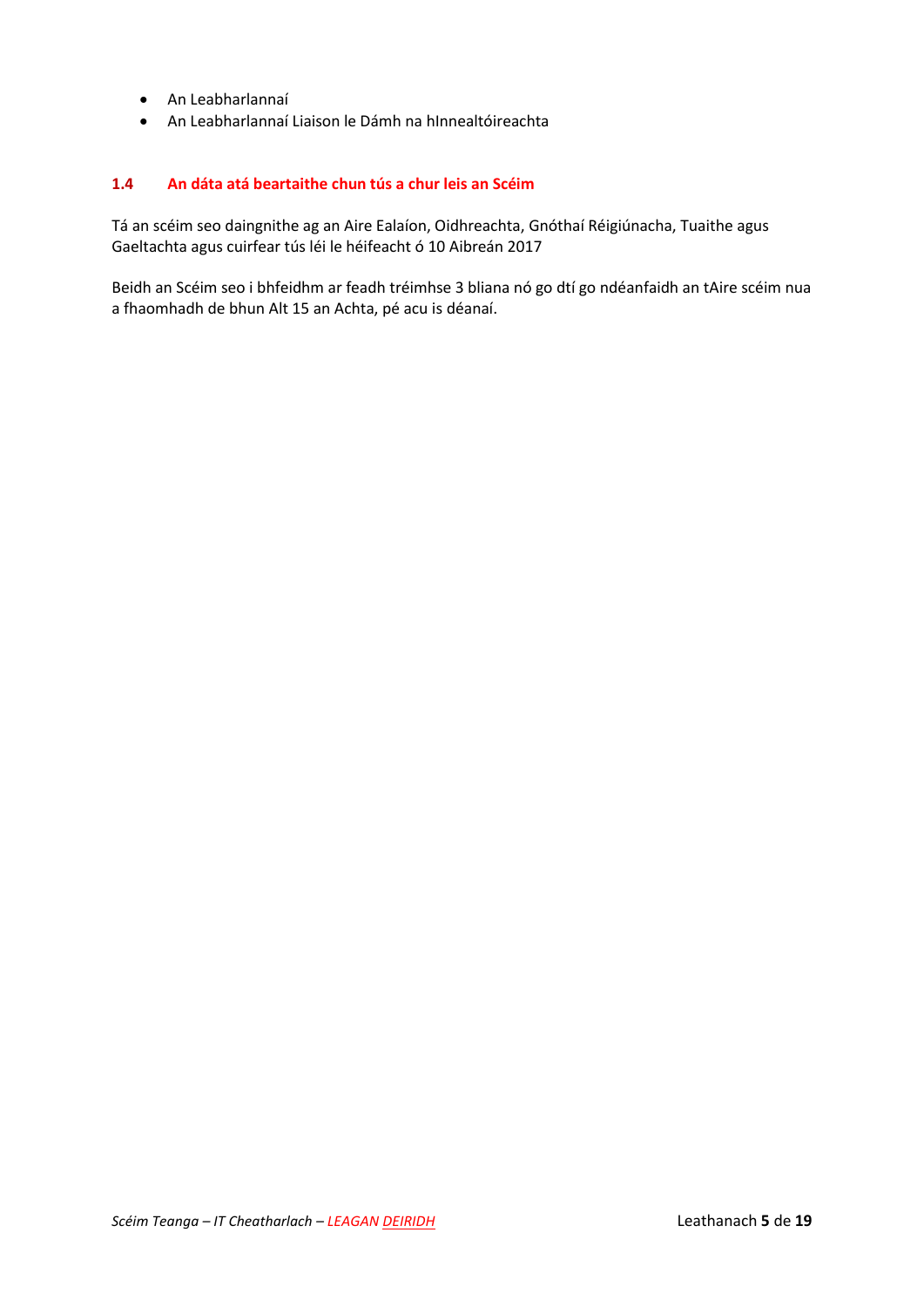### **CAIBIDIL 2 Céannacht Institiúid Teicneolaíochta Cheatharlach**

#### 2.1 **Forléargas**

Is Institiúid uathrialaitheach í Institiúid Teicneolaíochta Cheatharlach, a bunaíodh faoi reachtaíocht na hÉireann, go sonrach na h*Achtanna um Institiúidí Teicneolaíochta 1992- 2006*. Bhronn Dearbhú Cáilíochta agus Cáilíochtaí Éireann (QQI), arb é sin an comhlacht reachtúil atá freagrach as an gCreat Náisiúnta Cáilíochtaí agus as maoirseacht a dhéanamh ar Dheabhrú Caighdeáin an tsoláthair oideachais agus oiliúna in Éirinn, Údarás Tarmligthe ar an Institiúid.Tugann an tÚdarás Tairmligthe sin an chumhacht do IT Cheatharlach dámhachtainí go Leibhéal 9 ar an NFQ a dhéanamh i gcás clár múinte. Anuas air sin, tá Údarás Tairmligthe ag IT Cheatharlach go Leibhéal 10 i réimsí taighde na hEolaíochta Bitheolaíochta, Móilíní agus Comhshaoil.

Bunaíodh IT Cheatharlach i 1970 agus tá sí suite i lár réigiún Laighean Theas (ina bhfuil contaetha Cheatharlach, Loch Garman, Chill Mhantáin, Chill Dara, Laoise agus Chill Chainnigh), agus ar imeall Réigiúin an Lár-Oirthir agus an Oirdheiscirt (Fíor 1). Tá IT Cheatharlach ar an gceathrú hInstitiúid is mó as na 14 Institiúid Teicneolaíochta (IT) sa tír (ó thaobh coibhéisí foghlaimeoirí lánama). Cuireann IT Cheatharlach cláir ardoideachais lánaimseartha ar fáil, mar aon le deiseanna taighde agus forbartha fiontair, trína hionaid i gCeatharlach agus i Loch Garman. Cuireann an Institiúid cláir foghlama ar feadh an tsaoil ar fáil freisin i gCeatharlach, i Loch Garman, i gCill Mhantáin, i gCill Dara (an Currach), i Sionainn, i mBaile Átha Cliath (An Cosán) agus le déanaí i Maigh Eo agus i Muineachán de thoradh iarratas ó Choistí Cúraim Leanaí Chontae Mhaigh Eo agus Mhuineacháin.

Tá ról ríthábhachtach ag an Institiúid maidir le dlús a chur faoi fhorás agus faoi fhorbairt Cheatharlach agus an réigiúin máguaird.

In 2014, d'fhógair The Sunday Times gurbh í IT Cheatharlach Institiúid Teicneolaíochta na Bliana 2013-14.

#### **2.2 Ráiteas Misin**

*Is é Misean Institiúid Teicneolaíochta Cheatharlach an rannpháirteachas, an fhoghlaim, an dúshlán agus an nuálaíocht arna gcur chun cinn i dtimpeallacht oideachais agus i gcomhthéacs ina dtugann foghlaimeoirí faoi léann an ardoideachais agus faoin taighde go leibhéal dochtúireachta*

*Trí chultúr an fhiosrúcháin, na nuálaíochta agus an fheabhais tugaimid dúshlán na bhfoghlaimeoirí, na foirne, na gcomhpháirtithe domhanda agus lucht leasa eile d'fhonn eolas agus luachanna a chruthú, a chur i bhfeidhm agus a roinnt in Institiúid thacúil agus bhríomhar ar leibhéal ollscoile.*

*Sainíonn an rannpháirtíocht le lucht gnó, leis an rialtas, leis an bpobal agus leis na hearnálacha deonacha ról ceannaireachta Institiúid Teicneolaíochta Cheatharlach i bhforbairt an réigiúin seo againne agus an náisiúin.*

#### **2.3 Spriocanna agus Straitéis**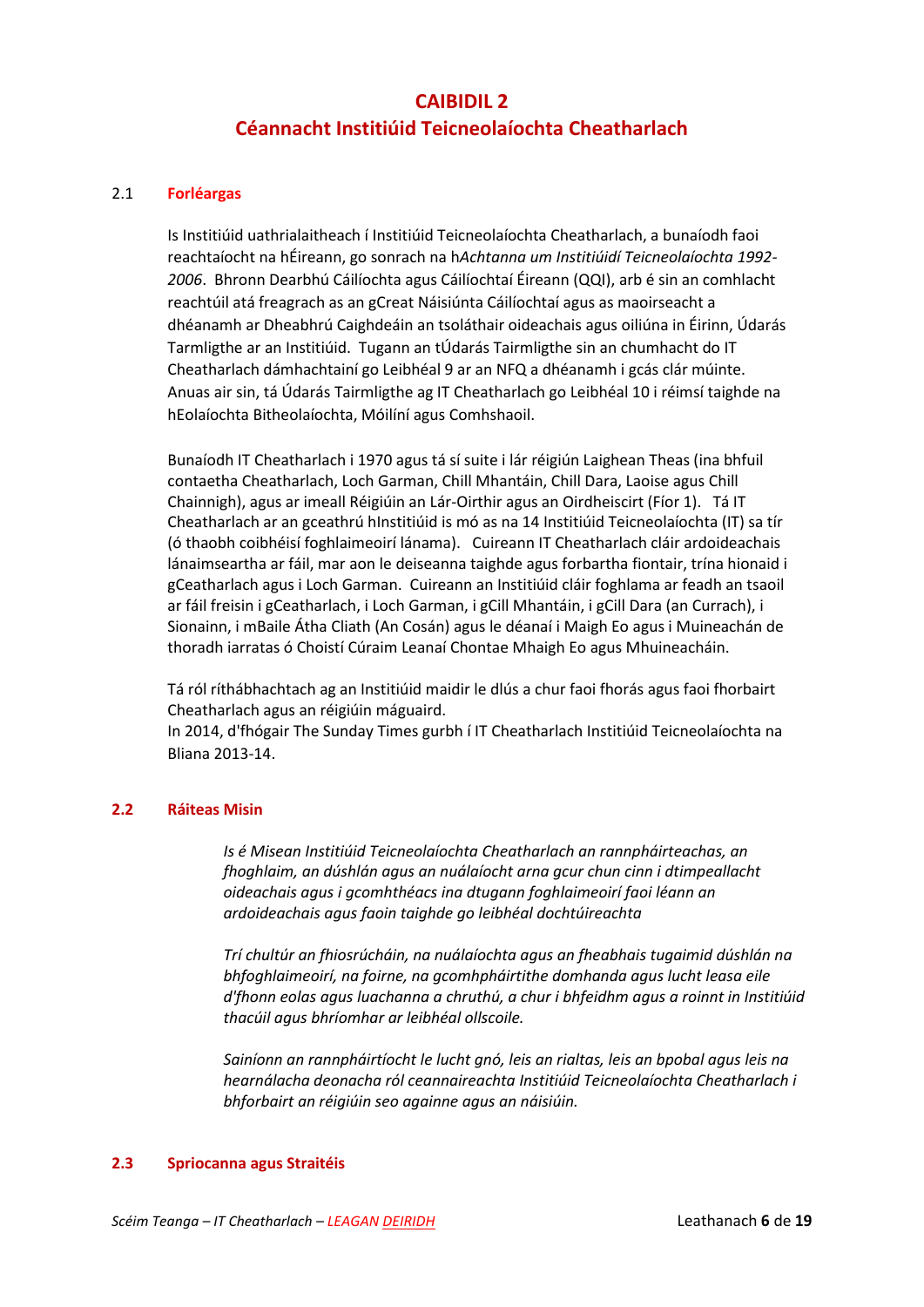#### **Sprioc 1. Eispéireas an Fhoghlaimeora agus Tréithe na gCéimithe**

Bainfimid an leas is fearr is féidir as eispéireas an fhoghlaimeora d'fhonn tacú le tréithe iarchéimithe a fhorbairt a fhreastalóidh ar riachtanais foghlaimeoirí agus shochaí na linne seo.

#### **Sprioc 2. Eolas a chruthú, a chur i bhfeidhm agus a roinnt**

Cuirfimid lenár gcumas agus forbróimid ár saineolas laistigh d'fhearainn chroíláir. Déanfaimid eolas a chruthú, a chur i bhfeidhm agus a roinnt d'fhonn céimithe ardoilte a chinntiú mar aon le smaointe a chuirfidh dlús faoi chruthú agus faoi fhorbairt na fiontraíochta.

#### **Sprioc 3. Comhoibriú agus Comhpháirtíochtaí Straitéiseacha**

Tógfaimid ar ár gcomhpháirtíochtaí agus ar an gcomhobair straitéiseach atá ar siúl againn go náisiúnta agus go hidirnáisiúnta. Cuireann siad sin lenár gcumas, lenár dteagmháil sheachtrach agus leis an tionchar a bhíonn againn.

#### **Sprioc 4. Tionchar ar an tSochaí, ar an nGeilleagar agus ar an Timpeallacht**

Treiseoimid an rannpháirtíocht a dhéanaimd leis na réigiúin, leis na pobail agus leis na hearnálacha a bhfónaimid orthu. Cinnteoimid deiseanna rochtana agus forchéimniúcháin. Roinnfimid an t-eolas agus na hacmhainní atá againn agus foghlaimeoimid ó aiseolas ón lucht leasa ionas go leanfaimid orainn ag cur leis an gcion a dhéanaimid maidir le sochaí chruthaitheach, inbhuanaithe agus chothrom a fhorbairt.

#### **Sprioc 5. Cáilmheas, Muinín an phobail agus Inbhuanaitheacht**

Leanfaimid orainn ag forbairt eagraíochta atá dírithe ar an idirnáisiúnú, lena mbainfidh cultúr maith féinmheastóireachta, piar-athbhreithniúcháin agus cáilíochta, agus muid ar thóir na gcaighdean idirnáisiúnta is airde soláthar, trédhearcacht agus maoirseacht i dtaca lenár gcuid acmhainní.

#### **2.4 Lucht Leasa**

Is iad na foghlaimeoirí príomhlucht leasa IT Cheatharlach. Idirghníomhaíonn an Institiúid leo seo a leanas freisin:

| <b>Ranna Rialtais</b>             | Foghlaimeoirí                                    |
|-----------------------------------|--------------------------------------------------|
| An tÚdarás um Ard-Oideachas       | Scoileanna Dara Leibhéal                         |
| THEA (An tÚdarás um Ard-Oideachas | Treoirchomhairleoirí an oideachais dara leibhéil |
| Teicneolaíochta)                  | agus soláthróirí FETAC                           |
| Boird Oideachais agus Oiliúna     | Foghlaimeoir Lánfhásta                           |
| <b>SOLAS</b>                      | Céimithe                                         |
| Fiontraíocht Éireann              | Tuismitheoirí na bhfoghlaimeoirí                 |
| Lucht Tionscail agus Fostóirí     | Comhpháirtithe Comhoibre, e.g., na Fórsaí        |
|                                   | Cosanta, An Cosán.                               |
| Comhairlí Contae                  | Forais Oideachais Idirnáisiúnta                  |
| Cumann Lucht Tráchtála            | Eagraíochtaí Oideachasúla                        |
| Muintir Cheatharlach agus an      | Eagraíochtaí Deonacha                            |
| cheantair máguaird                |                                                  |

Tarlaíonn cumarsáid le lucht leasa go foirmiúil agus go neamhfhoirmiúil ar na slite seo a leanas:

Comhfhreagras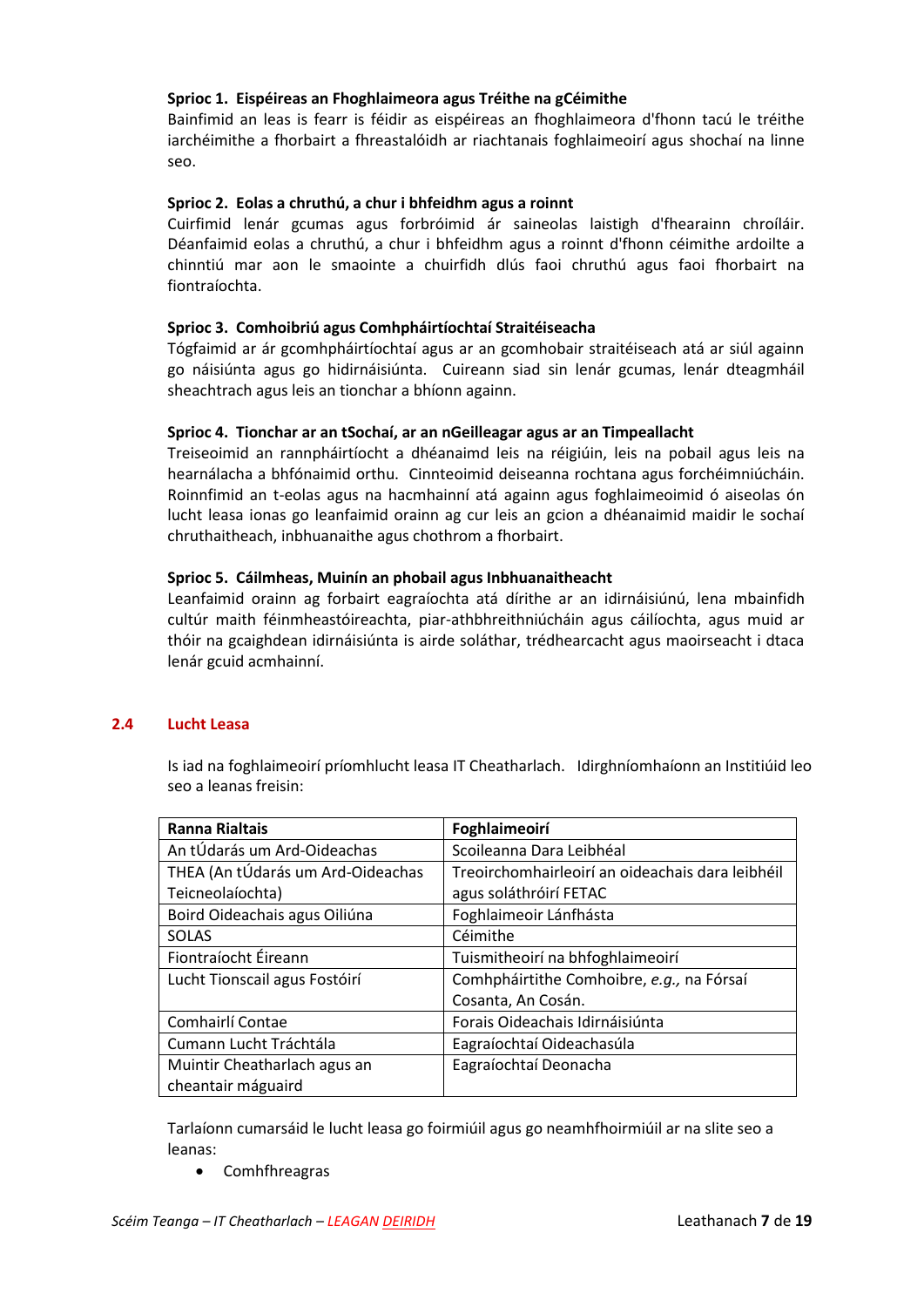- Ríomhphost
- Suíomh idirlín na hInstitiúide
- Na meáin áitiúla agus náisiúnta
- Ionadaíocht ar choistí, ar bhoird tionscail, etc.
- Ionadaíocht agus ballraíocht de bhoird dhifriúla ar leibhéal áitiúil, réigiúnach, náisiúnta agus idirnáisiúnta.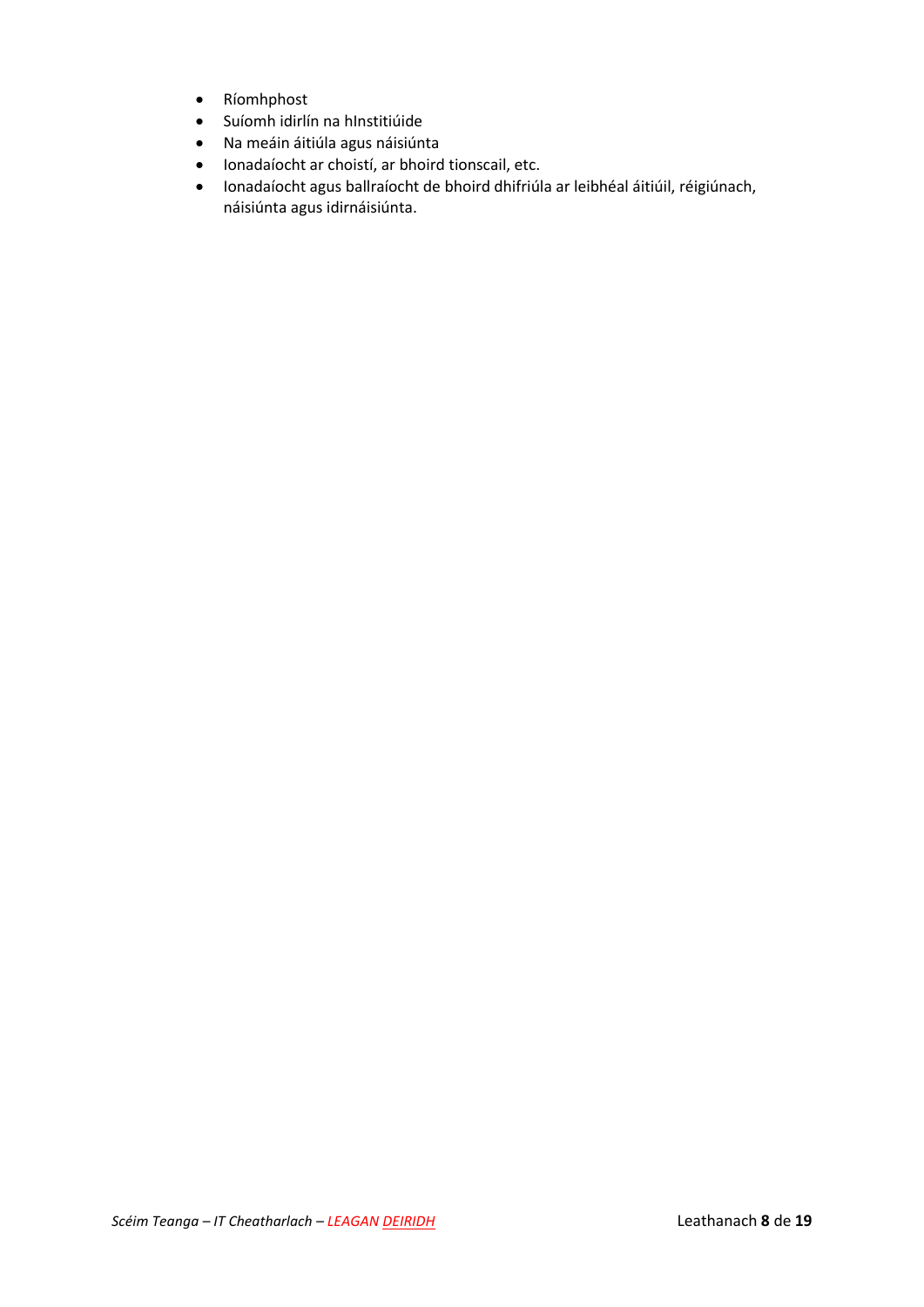#### **2.5 Struchtúir Institiúideacha**

#### *Rialachas*

Is é príomhfheidhm an Údaráis Rialaithe gnóthaí na hInstitiúide a bhainistiú agus a rialú. An tUachtarán a rialaíonn agus a stiúrann gníomhaíochtaí na hInstitiúide agus atá freagrach as bainistíocht éifeachtúil agus cheart na hInstitiúide. Is é príomhfheidhm an Fheidhmeannais Shinsearaigh cuidiú leis an Uachtarán chun beartas na hInstitiúide a chur i bhfeidhm agus maoirseacht a dhéanamh ar fhorbairt agus ar chur i ngníomh na pleanála straitéisí san Institiúid.

#### *An Chomhairle Acadúil*

Cuidíonn an Chomhairle Acadúil leis an Údarás Rialaithe i dtaca le hobair oideachais na hInstitiúide a phleanáil, a chomhordú, a fhorbairt agus a mhaoirsiú mar aon le caighdeáin acadúla chláir agus ghníomhaíochtaí na hInstitiúide a chosaint, a chothú agus a fhorbairt.

#### *Dámha agus Ranna Acadúla*

Tá an Institiúid roinnte ina cúig ionad acadúla; cuireann gach ceann díobh seirbhísí oideachais ar fáil ar leibhéal fochéime agus iarchéime.

| Dámh an Ghnó     | Dámh na                | Dámh na         | Dámh na                     | <b>Campas Loch</b> |
|------------------|------------------------|-----------------|-----------------------------|--------------------|
| agus an          | hInnealtóireachta      | hEolaíochta     | Foghlama ar                 | Garman             |
| tSruithléinn     |                        |                 | <b>Feadh an tSaoil</b>      |                    |
|                  |                        |                 |                             |                    |
| Roinn an Ghnó    | Roinn na               | Roinn na        | Foghlaim ar feadh           | Cláir              |
|                  | hInnealtóireachta      | Ríomhaireachta  | an tSaoil                   | Lánaimseartha      |
|                  | Aerspáis,              | agus an         | Champas                     | ar Champas         |
|                  | Meicniúla agus         | Líonraithe      | Cheatharlach                | <b>Loch Garman</b> |
|                  | Leictreonaí            |                 |                             |                    |
| Roinn an         | Roinn na               | Roinn na        |                             |                    |
| tSruithléinn     | Timpeallachta          | hEolaíochta     | Foghlaim ar feadh an tSaoil |                    |
|                  | Tógtha agus an         | agus na Sláinte | <b>Campas Loch Garman</b>   |                    |
|                  | <b>Champais Shinte</b> |                 |                             |                    |
| Roinn an Spóirt, |                        |                 | Foghlaim ar feadh           |                    |
| na Meán agus     |                        |                 | an tSaoil                   |                    |
| na Margaíochta   |                        |                 | Champas Loch                |                    |
|                  |                        |                 | Garman                      |                    |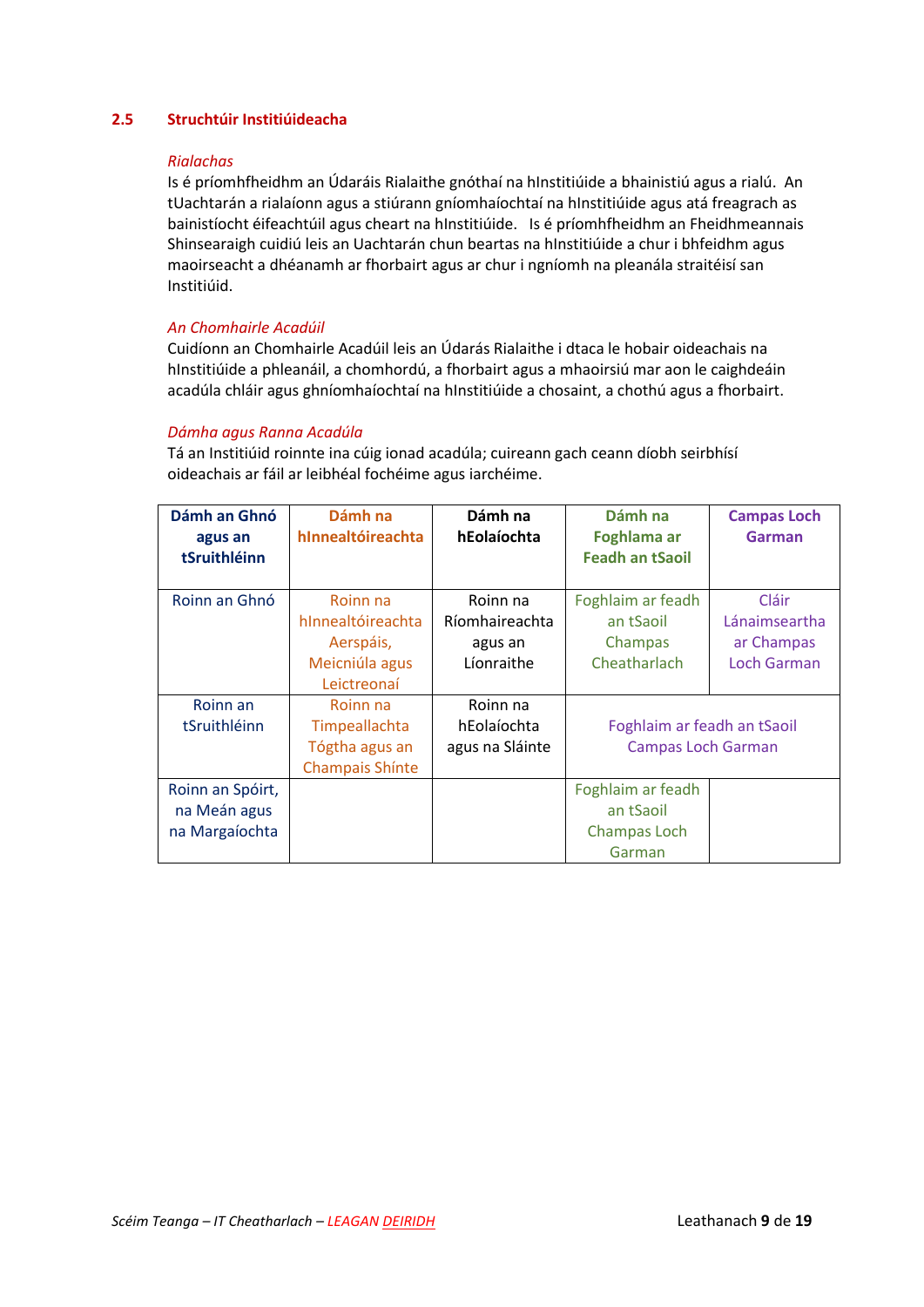#### *Tacaí Feidhmiúcháin agus Riaracháin*

| Oifig                          | Réimse feidhme                               |
|--------------------------------|----------------------------------------------|
| An tUachtarán                  |                                              |
| An Leas-Uachtarán um Ghnóthaí  | An Chomhairle Acadúil & An Coiste Riaracháin |
| Acadúla & Cláraitheoir         | Riarachán Acadúil                            |
|                                | An Leabharlann agus Acmhainní Foghlama       |
|                                | Teagasc agus Foghlaim                        |
|                                | Dearbhú agus Feabhsú Cáilíochta              |
|                                | Seirbhísí Tacaíochta do Mhic Léinn           |
|                                | Spórt agus Áineas                            |
| An Leas-Uachtarán um Ghnóthaí  | An tÚdarás Rialaithe & An Coiste Riaracháin  |
| Corparáideacha                 | Airgeadas                                    |
|                                | Acmhainní Daonna                             |
|                                | Seirbhísí Ríomhaireachta                     |
|                                | Eastáit                                      |
| An Leas-Uachtarán um Fhorbairt | Léann agus Taighde Iarchéime                 |
| agus Thaighde                  | Forbairt agus Gorlanna Fiontraíochta         |
|                                | Idirnáisiúnta (AE agus Neamh-AE)             |

Léiríonn an struchtúr tacaí seo a leanas iliomad gníomhaíochtaí na hInstitiúide:

#### Tá Cairt Bhainistíochta na hInstitiúide le fáil in *Aguisín 2*.

#### *Pobal na Foirne agus na Mac Léinn*

#### Foghlaimeoirí

Tá um 7,000 foghlaimeoir cláraithe le hInstitiúid Teicneolaíochta Cheatharlach sa bhliain acadúil 2016-17, agus iad ag déanamh staidéar lánaimseartha nó páirtaimseartha ar chláir ó Leibhéal 6 go Leibhéal 10 ar an gCreat Náisiúnta Cáilíochtaí.

Cumarsáid

Conairí iontrála chuig cláir IT Cheatharlach:

- 1. Ó scoileanna dara leibhéal na hÉireann (i gcás fhormhór na n-iontrálaithe nua)
- 2. Coláistí FETAC
- 3. Mic léinn mhalairte ó chomhcholáistí san AE
- 4. Mic léinn idirnáisiúnta ó thíortha lasmuigh den AE *e.g.,* An Mhalaeisia, An tSín, Óman.
- 5. Mic léinn lánfhásta (tá méadú ag teacht go seasta ar an gconair iontrála seo agus is ionann í agus 6.25% den chóhort reatha mac léinn faoi láthair).

#### An fhoireann

Tá um 800 ball foirne in Institiúid Teicneolaíochta Cheatharlach; ina measc tá baill acadúla, riaracháin, teicniúla agus na seirbhísí tacaíochta.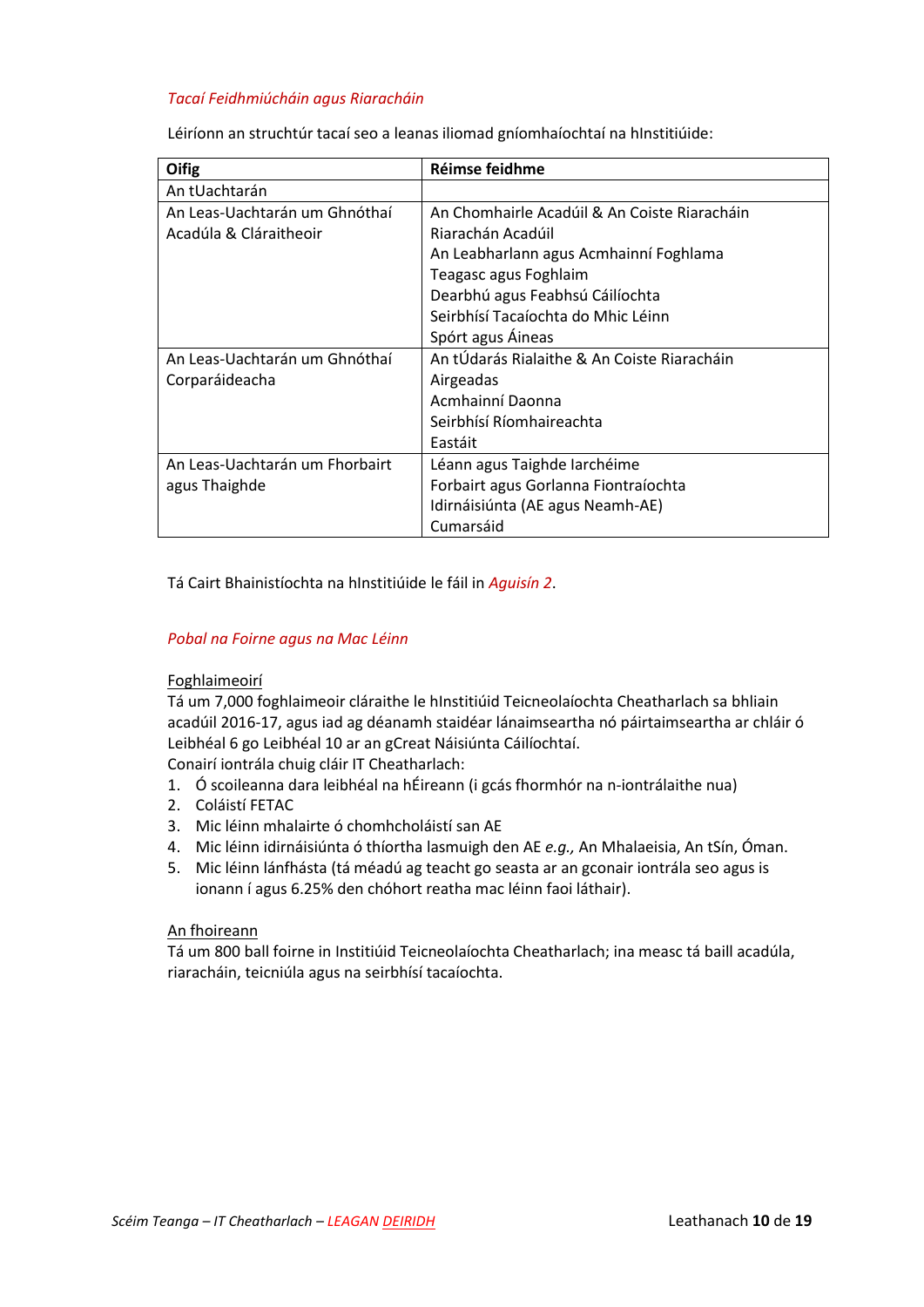### **CAIBIDIL 3 Gealltanas**

#### 3.1 Forléargas

Aithníonn an Institiúid go hiomlán na dualgais atá uirthi, mar chomhlacht poiblí, i dtaca le seirbhísí a sholáthar as Gaeilge agus cearta an phobail leas a bhaint as na seirbhísí sin. Aithníonn an Institiúid a bhunúsaí atá cearta na Gaeilge agus an gá atá ann caitheamh leis an dá theanga oifigiúla go crothrom agus fáiltímid roimh na daoine sin ar mian leo déileáil leis an Institiúid as Gaeilge agus spreagaimid é sin.

Tuigeann an Institiúid, áfach, agus dearcadh dearfach i leith soláthar seirbhísí as Gaeilge á ghlacadh againn, go bhfuil leibhéal an tsoláthair reatha an-íseal.

Leagfaidh IT Cheatharlach spriocanna amach a meastar ina leith gur féidir iad a bhaint amach laistigh de thrí bliana.

- Cumas na hInstitiúide a fheabhsú i dtaca le seirbhísí a chur ar fáil as Gaeilge, agus béim á leagan ar sholáthar seirbhísí céad líne do lucht leasa.
- Aird na mball foirne a tharraingt ar Scéim Teanga 2016-19.
- Inniúlacht na foirne sa Ghaeilge a fheabhsú trí oiliúint agus fhorbairt foirne.
- Seirbhís a fhorbairt do mhic léinn i dtaca le teacht ar cháipéisíocht dhátheangach agus i dtaca le seirbhís theoranta ó bhéal duine ar dhuine i réimsí ainmnithe.
- Íomhá agus timpeallacht chorparáideach dhearfach dhátheangach a chothú.
- Córas foirmiúil a chur le chéile i dtaca le monatóireacht a dhéanamh ar an éileamh a bhíonn ar sheirbhísí as Gaeilge.

#### **3.2 Faisnéis a sholáthar**

Déantar na gealltanais seo a leanas chun tacú leis an gcéad Scéim Teanga in Institiúid Teicneolaíochta Cheatharlach:

| Tag.           | <b>MÍR</b>                                                                                    | <b>Mheasta</b><br>Amlíne |
|----------------|-----------------------------------------------------------------------------------------------|--------------------------|
| $\mathbf{1}$   | Fiosrófar cláir agus modúil a chur ar fáil as Gaeilge. D'fhonn é sin a                        | Faoi dheireadh           |
|                | dhéanamh, oibreoidh an Institiúid i gcomhar le hInstitiúidí                                   | <b>Bhliain 3</b>         |
|                | Teicneolaíochta eile, e.g. Grúpa Chnuasach Réigiúnach an Deiscirt,                            |                          |
|                | agus é mar chuspóir aici an fhreagracht a roinnt de réir bhuanna na<br>nInstitiúidí difriúla. |                          |
| $\overline{2}$ | Luafaidh an fhoireann fáilte ainm na hInstitiúide as Gaeilge agus as                          | Láithreach               |
|                | Béarla araon nuair a fhreagróidh siad an guthán. Cuirfear abairtíní                           |                          |
|                | Gaeilge, ina measc beannachtaí agus freagraí bunúsacha, ar fáil do                            |                          |
|                | bhaill foirne sa réimse sin.                                                                  |                          |
|                | Táthar ag súil leis go mbeidh beannachtaí bunúsacha gutháin as                                | Faoi dheireadh           |
|                | Gaeilge ar eolas ag an bhfoireann fáilte agus go mbeidh an mhuinín                            | <b>Bhliain 2</b>         |
|                | acu déileáil le ceisteanna go dátheangach.                                                    |                          |
| 3              | Beidh lógó corparáide na hInstitiúide ar fáil go dátheangach agus                             | Láithreach               |
|                | beidh sé le feiceáil ar gach ceanntásc litreach agus ar gach ábhar                            |                          |
|                | bolscaireachta.                                                                               |                          |
| 4              | Cuirfear seirbhísí comhairliúcháin na leabharlainne ar fáil go                                | Láithreach               |
|                | dátheangach, go hinmheánach agus go seachtrach.                                               |                          |
| 5              | Déanfar suirbhé ar inniúlacht na foirne i dtaca le comhrá a dhéanamh                          | Faoi dheireadh           |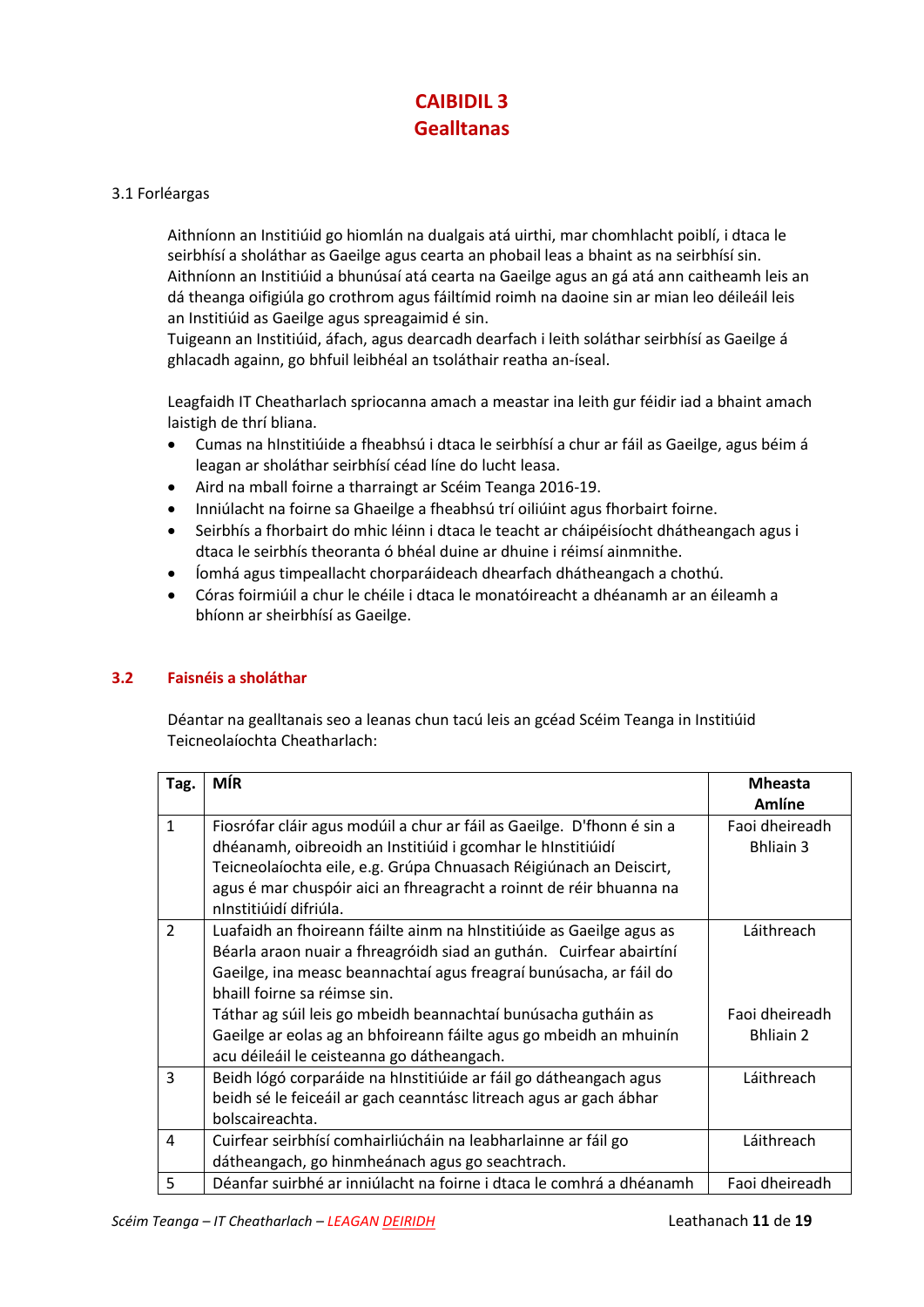|                | as Gaeilge.                                                                                                        | <b>Bhliain 1</b> |
|----------------|--------------------------------------------------------------------------------------------------------------------|------------------|
|                | Cuirfear oiliúint agus tacaíocht ar fáil do na baill foirne sin ar mian leo                                        |                  |
|                | déileáil leis an bpobal agus seirbhísí áirithe a chur ar fáil as Gaeilge.                                          |                  |
|                | Cuirfear liosta na mball foirne sin a shonrófar ar fáil don Fhoireann                                              |                  |
|                | Fáilte agus ar shuíomh idirlín na hInstitiúide.                                                                    |                  |
|                | Déanfar an suirbhé gach re bliain agus tabharfar an liosta cothrom le                                              |                  |
|                | dáta.                                                                                                              |                  |
| 6              | Beidh Plean Forbartha agus Oiliúna Foirne na nAcmhainní Daonna                                                     | Faoi dheireadh   |
|                | ríthábhachtach do chur i ngníomh rathúil. Is é éiteas IT Cheatharlach                                              | <b>Bhliain 1</b> |
|                | oiliúint agus forbairt foirne a chothú agus a spreagadh ar gach grád.                                              |                  |
|                | Tá scileanna Gaeilge ar leibhéal bunúsach, measartha agus ard ag                                                   |                  |
|                | roinnt ball foirne cheana féin agus is é an aidhm atá againn cur leis na                                           |                  |
|                | scileanna reatha sin agus baill eile foirne a spreagadh chun an                                                    |                  |
|                | Ghaeilge a fhoghlaim.                                                                                              |                  |
|                | Beidh aird ar an nGaeilge agus Acht na dTeangacha Oifigiúla 2003 mar                                               |                  |
|                | chuid den chlár Ionduchtúcháin Foirne.                                                                             |                  |
|                | Maidir le baill foirne a léireoidh spéis i bhforbart a scileanna Gaeilge                                           |                  |
|                | agus/nó i seirbhísí a chur ar fáil as Gaeilge san Institiúid, tabharfaidh                                          |                  |
|                | Ceann Feidhme/Bainisteoirí na mball sin tacaíocht dóibh.                                                           |                  |
|                | Beidh Foirmeacha Iarratais Earcaíochta ar fáil go dátheangach. Beidh                                               |                  |
|                | fógraí poist agus mionsonraí poist le fáil go dátheangach ar bhonn                                                 |                  |
|                | céimnithe thar na 3 bliana.                                                                                        | Faoi dheireadh   |
|                | Féadfar inmhianaitheacht nó riachtanas i leith líofacht Ghaeilge a chur                                            | <b>Bhliain 3</b> |
|                | san áireamh i sonraíochtaí poist, mar is cuí.                                                                      |                  |
| $\overline{7}$ | Ranganna Gaeilge a chur ar fáil do mhic léinn ar spéis leo tabhairt                                                | Faoi dheireadh   |
|                | fúthu                                                                                                              | <b>Bhliain 2</b> |
| 8              | Baill foirne ar spéis leo ballraíocht a bheith acu le heagraíochtaí                                                | Faoi dheireadh   |
|                | seachtracha Gaeilge a spreagadh agus tacaíocht a thabhairt dóibh.                                                  | <b>Bhliain 2</b> |
| 9              | Maidir le cainteanna a thabharfaidh foireann IT Cheatharlach, ag                                                   | Faoi dheireadh   |
|                | imeachta inmheánacha agus seachtracha araon, beidh cuid den                                                        | <b>Bhliain 2</b> |
|                | réamhrá as Gaeilge.                                                                                                |                  |
| 10             | Beidh an leagan Gaeilge ar thaobh amháin agus an leagan Béarla ar an                                               | Faoi dheireadh   |
|                | taobh eile de chártaí gnó na mball foirne.                                                                         | <b>Bhliain 1</b> |
|                | Beidh an Ghaeilge ar chártaí an mac léinn.                                                                         | Faoi dheireadh   |
| 11             | Beidh codanna den réamheolaire dátheangach, e.g. Ráiteas Misin,<br>Fáilte ón Uachtarán.                            | <b>Bhliain 1</b> |
| 12             | Beidh codanna de lámhleabhar na mac léinn dátheangach, e.g.                                                        | Faoi dheireadh   |
|                | clúdach, Fáilte ón Uachtarán, Féilire agus leathanaigh Dhialainne.                                                 | <b>Bhliain 1</b> |
| 13             | Beidh codanna de Bhróisiúr an tSearmanais Bhronnta Céimeanna                                                       | Faoi dheireadh   |
|                | dátheangach, e.g. leathanaigh thosaigh.                                                                            | <b>Bhliain 1</b> |
| 14             | Cuirfear cuirí chuig imeachtaí poiblí, e.g. laethanta oscailte, léachtaí,                                          | Faoi dheireadh   |
|                | bronnadh céimeanna, etc., amach go dátheangach. I.e. beidh an                                                      | <b>Bhliain 1</b> |
|                | leagan Gaeilge ar thaobh amháin agus an leagan Béarla ar an taobh                                                  |                  |
|                | eile de chuirí clóbhuailte.                                                                                        |                  |
| 15             | Cruthófar seoladh ríomhphoist faoi leith le haghaidh cumarsáide as                                                 | Faoi dheireadh   |
|                | Gaeilge leis an Institiúid ón taobh amuigh. Beidh an seoladh sin le fáil                                           | <b>Bhliain 1</b> |
|                |                                                                                                                    |                  |
|                |                                                                                                                    |                  |
|                | ar shuíomh idirlín na hInstitiúide. Ní chuirtear aon séanadh ginearálta                                            |                  |
|                | le ríomhtheachtaireachtaí amach as an Institiúid faoi láthair. Nuair a                                             |                  |
| 16             | chuirfear a leithéid ar fáil, beidh sé dátheangach.<br>Beidh cuid den roghchlár ar shuíomh idirlín an hInstitiúide | Faoi dheireadh   |
|                | dátheangach. Beidh na cáipéisí bunaidh i mBéarla fós, áfach.                                                       | <b>Bhliain 3</b> |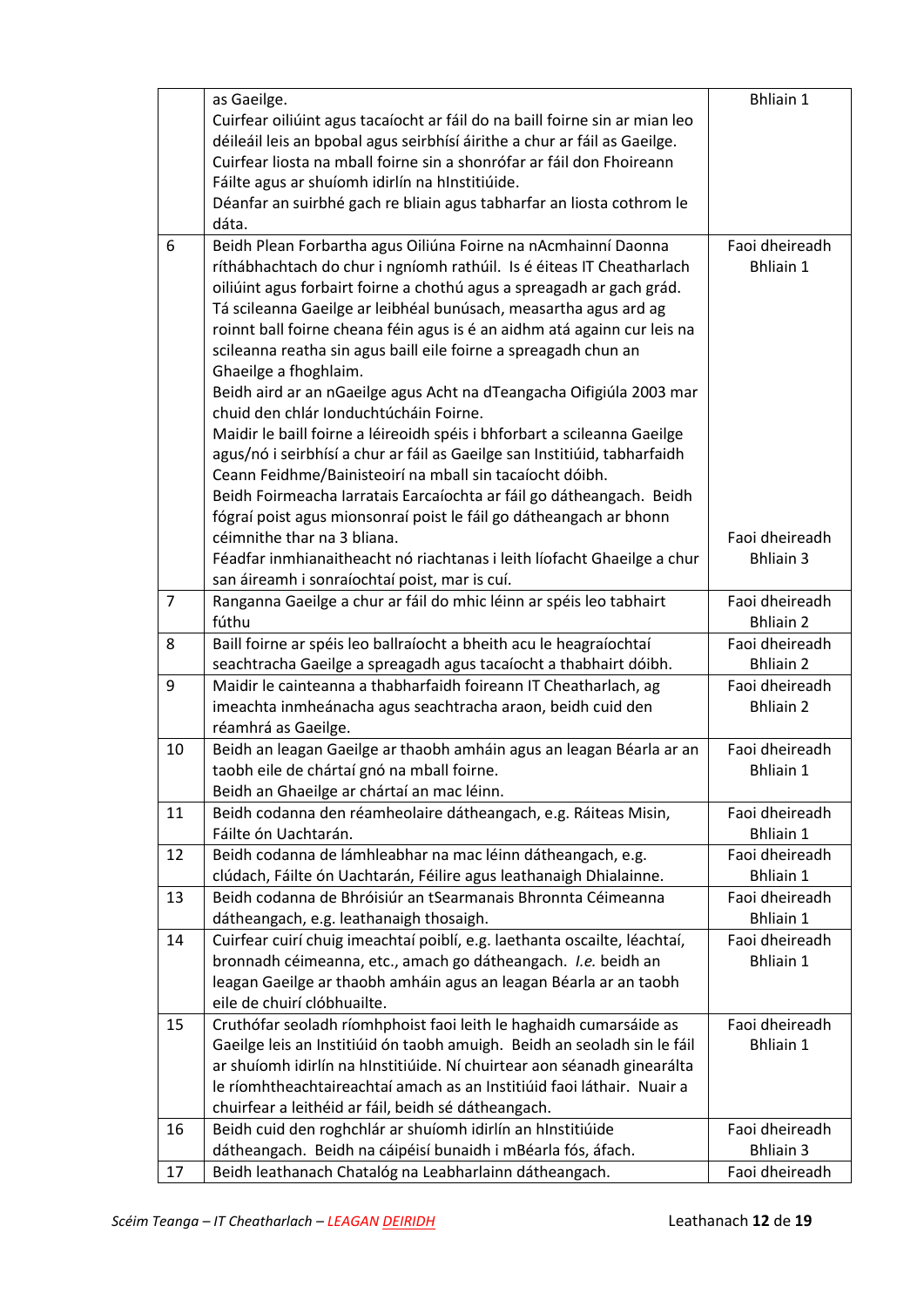|    |                                                                            | <b>Bhliain 1</b>  |
|----|----------------------------------------------------------------------------|-------------------|
| 18 | Beidh Foirmeacha Iarratais, Bileoga Eolais agus Bróisiúir ar fáil i        | Faoi dheireadh    |
|    | nGaeilge agus i mBearla araon, de réir an sceidil a leagtar amach in       | Bhliain 3         |
|    | Aguisín 1.                                                                 |                   |
| 19 | Beidh preaseisiúintí ar fáil i nGaeilge agus i mBéarla ag an am céanna.    | Uair sa mhí faoi  |
|    |                                                                            | dheireadh Bhliain |
|    |                                                                            |                   |
| 20 | Bainfear úsáid as síniúcháin ríomhphoist i nGaeilge.                       | Faoi dheireadh    |
|    |                                                                            | <b>Bhliain 2</b>  |
| 21 | Cuirfidh Oifig na nGairmeacha deiseanna poist agus breisoideachais le      | Faoi dheireadh    |
|    | Gaeilge in iúl d'fhoghlaimeoirí.                                           | <b>Bhliain 1</b>  |
| 22 | Bunófar Duais na Gaeilge a bhronnfar gach bliain. Beidh an comórtas        | Faoi dheireadh    |
|    | ar oscailt do mhic léinn i ngach disciplín ar mian leo a gcuid oibre dílse | <b>Bhliain 3</b>  |
|    | féin i nGaeilge, e.g. gearrscéal, dan, gearrscannán, gearrbheochan,        |                   |
|    | físchluiche, etc., a chur isteach.                                         |                   |

#### **3.3 An Scéim a Phoibliú**

Tá an Institiúid meáite ar chothú na Gaeilge ar gach campas dá cuid.

Cuirfidh an Institiúid Plean Straitéiseach nua le chéile i rith shaolré na Scéime seo; léireofar tiomantas na hInstitiúide don Scéim seo agus d'fheabhsú leanúnach na seirbhísí dátheangacha sa phlean nua sin.

Tá ról tábhachtach ag Aontas na Mac Leinn i ngach gníomhaíocht agus foghlaim de chuid mhic léinn IT Cheatharlach; déanfar an tAontas a spreagadh chun ról lárnach a ghlacadh i gcothú na scéime.

Cumann Gaeilge, An Cumann Gaelach, a bhunú do mhic léinn na hInstitiúide.

Coiste Gaeilge a bhunú dóibhsean a bhfuil spéis acu i gcothú na Gaeilge san Institiúid agus bheadh idir bhaill foirne agus mhic léinn i dteideal ballraíochta.

Dul i mbun rannpháirtíochta le grúpaí áitiúla Gaeilge, e.g., Glór Cheatharlach, Gaeilge le Chéile, Pan Celtic, *etc*. Úsáid áiseanna an champais d'imeachtaí Gaeilge a spreagadh. [\(http://www.glorcheatharlach.ie/;](http://www.glorcheatharlach.ie/) [http://www.peig.ie/en/calendar/event/6043-gaeilge-le](http://www.peig.ie/en/calendar/event/6043-gaeilge-le-cheile)[cheile;](http://www.peig.ie/en/calendar/event/6043-gaeilge-le-cheile) [pancelticcarlow@gmail.com\)](mailto:pancelticcarlow@gmail.com)

Tá an Institiúid meáite ar roinnt imeachtaí sóisialta a reáchtáil i rith na bliana féilire acadúla chun an Ghaeilge a chothú agus chun deiseanna labhartha Gaeilge a chruthú do mhic léinn agus do bhaill foirne, *e.g*., Seachtain na Gaelige (http:/[/www.snag.ie](http://www.snag.ie/) ), Ciorcal Comhrá, *etc.*

Déanfaidh an Leabharlann ábhar Gaeilge atá ar fáil do mhic léinn agus do bhaill foirne araon a athbhreithniú, a thabhairt cothrom le dáta agus a chothú go gníomhach.

Tá an Institiúid meáite ar an Scéim seo a phoibliú i measc scoileanna Gaeltachta agus gaelscoileanna. Tabharfar tacaíocht do mhic léinn arb í an Ghaeilge a dteanga baile chun a gcuid Gaeilge a úsáid.

Bainfear úsáid as logainmneacha Gaeltachta mar loicrogha ar chláir agus ar bhunachair shonraí arna sainiú a[r www.logainm.ie](http://www.logainm.ie/)

Cothóidh suíomh idirlín na hInstitiúide an Ghaeilge go follasach.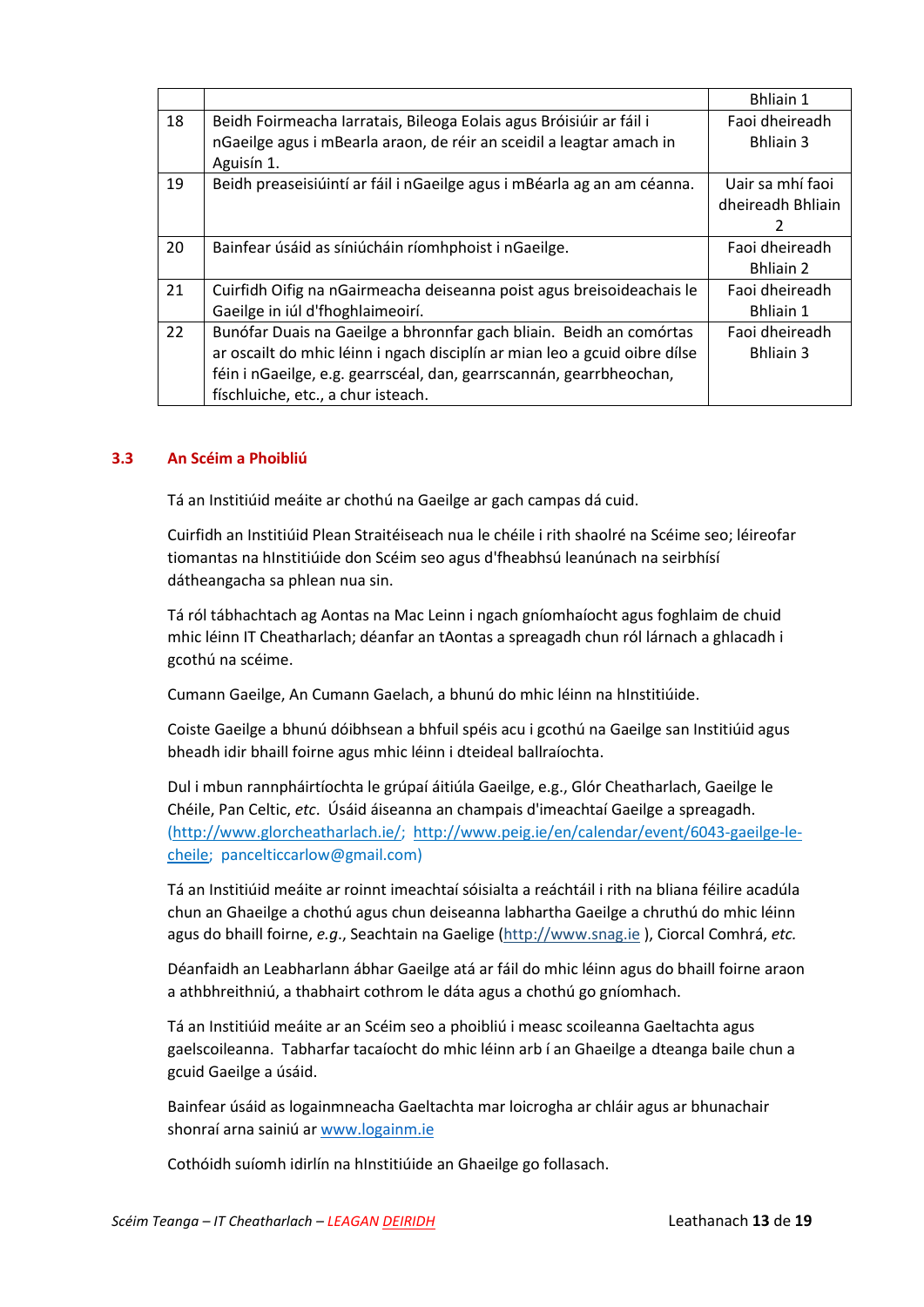Tosófar ag poibliú na Scéime Teanga san Institiúid ó thús bhliain 1.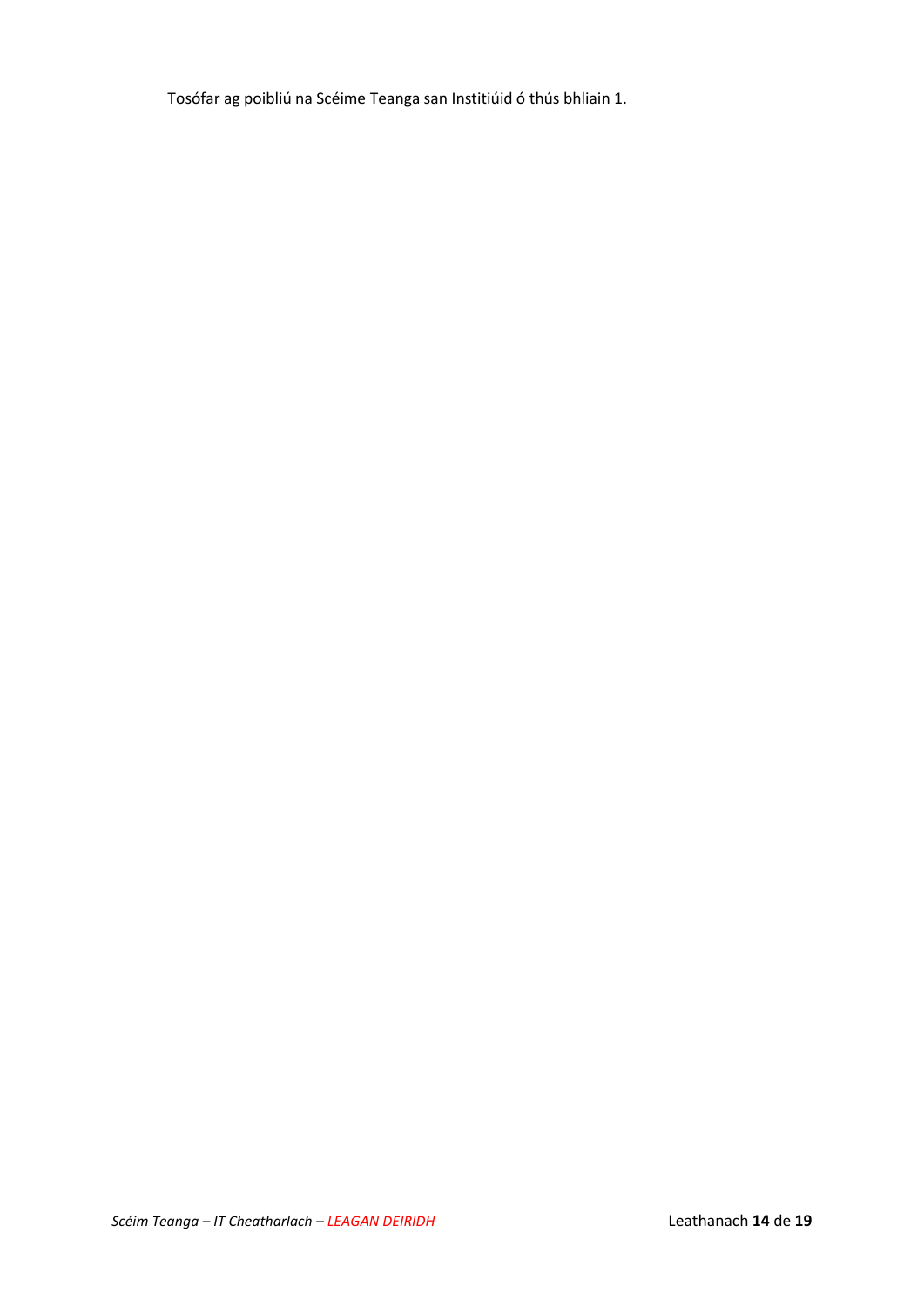# **CAIBIDIL 4 Cur i bhFeidhm**

Is ar Fheidhmeannas Sinsearach na hInstitiúide a bheidh an freagracht tríd is tríd as cur i bhfeidhm na Scéime a chinntiú.

Bainfear é sin amach go príomh tríd an nGrúpa Bainistíochta, a dhéileálann le cúrsaí oibríochta thar ceann an Fheidhmeannais Shinsearaigh, agus le Coiste na Gaeilge (féach mír 1.3 thuas) freisin.

Déanfaidh Cinn Dáimhe/Roinne/Feidhme atá páirteach sa Scéim (idir acadúil agus riaracháin) an cur i bhfeidhm agus monatóireacht leanúnach.

Déanfaidh an Coiste Gaeilge:

- Córas a chruthú a dhéanfaidh cur i bhfeidhm na Scéime in IT Cheatharlach a shonrú, a mheas, a fhaire agus a athbhreithniú
- Monatóireacht leanúnach ar aiseolas ó úsáideoirí na Scéime
- Aird an phobail ar na seirbhísí a chuirtear ar fáil as Gaeilge a mheas
- Nithe is féidir a fheabhsú a shonrú.

Déanfaidh an Coiste Gaeilge athbhreithniú ar fheidhmiú na Scéime i gcomhar le Cinn Dáimhe/Roinne/Feidhme agus tuairisceofar na torthaí sin don Fheidhmeannas Sinsearach dhá uair sa bhliain (Mí na Nollag agus mí na Bealtaine).

Déanfar tagairt do dhul chun cinn na Scéime i dTuarascáil Bhliantúil na hInstitiúide freisin.

Déanfar córas foirmiúil um monatóireacht a dhéanamh ar iarratais ar sheirbhísí as Gaeilge ar fud na hInstitiúide a fhorbairt. Seans gurbh é a bheadh ann bunachar sonraí lárnach inar féidir le Cinn Dáimhe/Roinne/Feidhme iarratais ar sheirbhísí as Gaeilge a thaifeadadh de réir mar a thiocfaidh siad chun cinn ina réimsí féin. Tacóidh an Leas-Uachtarán um Ghnóthaí Acadúla leis sin.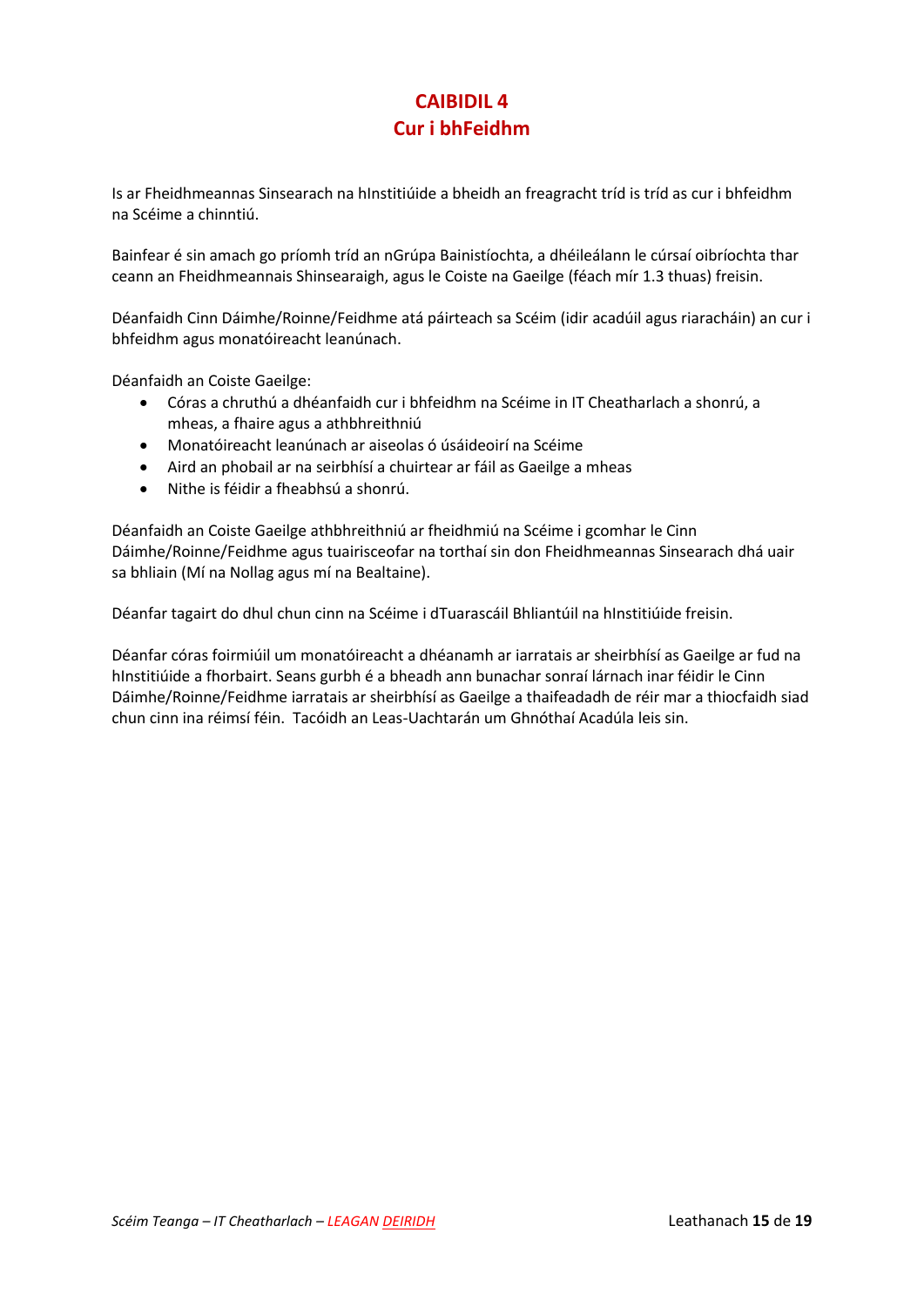# **CAIBIDIL 5 An Scéim na Fhoilsiú**

Déanfar a bhfuil sa Scéim agus na gealltanais a dhéanann Institiúid Teicneolaíochta Cheatharlach, mar aon leis na forálacha a ghabhann leo, a chur in iúl ar na bealaí seo a leanas:

- Foilsiú ar shuíomh idirlín na hInstitiúide
- Scaipfear an Scéim go hinmheánach ar gach ball foirne agus mac léinn san Institiúid via ríomhphost, i dteannta nóta ón Uachtarán.
- Cuirfear cóip den Scéim aontaithe ar aghaidh chuig n Coimisinéir Teanga, An Spidéal, Co. na Gaillimhe.
- Preaseisiúint agus fógráin
- Ócáid Seolta Oifigiúil
- Forálacha a fhógairt
- Scaipeadh ar ghníomhaireachtaí stáit, ar chomhlachtaí poiblí, ar bhoird oiliúna oideachais, ar scoileanna dara leibhéal, ar scoileanna Gaeltachta, ar ghaelscoileanna, ar choláistí FETAC, etc. de réir mar is cuí

Is é leagan Béarla na scéime an leagan oifigiúil.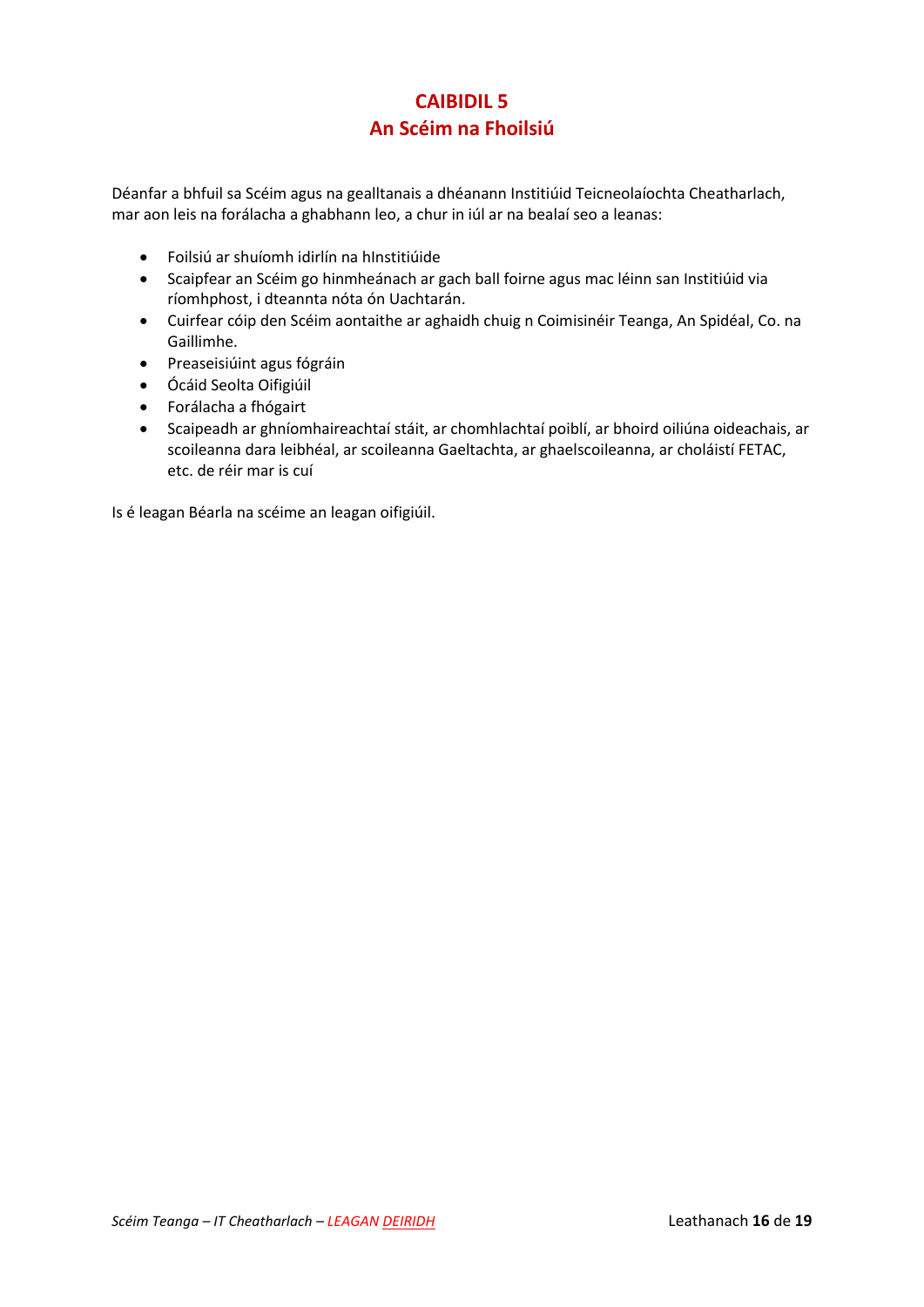# **AGUISÍN 1:**

# **Cáipéisíocht a chur ar fáil go Dátheangach**

| <b>AN CHÉAD SCÉIM</b>                                                                 | <b>AN DARA SCÉIM</b>                                              |
|---------------------------------------------------------------------------------------|-------------------------------------------------------------------|
| An Roinn Acmhainní Daonna                                                             | An Roinn Acmhainní Daonna                                         |
| Foirm Thosaigh d'Fostaithe Nua<br>٠                                                   | Earcaíocht & Roghnóireacht<br>$\bullet$                           |
| Foirm um Athrú ar Chúinsí Fostaí<br>$\bullet$                                         | <b>Beartas Promhaidh</b><br>$\bullet$                             |
| Foirm éilimh d'obair pháirtaimseartha<br>$\bullet$                                    | Dinit san Ionad Oibre<br>$\bullet$                                |
| Foirm Éilimh Thaistil agus Chothabhála<br>٠                                           | Beartas um Shaoire Tuismitheoireachta<br>$\bullet$                |
| Foirm um Chead Neamhláithreachta<br>$\bullet$                                         | Saoire Mháithreachais/Saoire Mháithreachas gan<br>$\bullet$<br>Pá |
| Foirm um Shaoire Bhreoiteachta<br>٠                                                   | Saoire Atharthachta<br>$\bullet$                                  |
| Foirm um Shaoire Eisceachtúil<br>$\bullet$                                            | Saoire Truachroíoch<br>$\bullet$                                  |
| Foirm iarratais um ball foirne breise<br>٠<br>ACM/Neamh-ACM                           | Saoire Bhreoiteachta<br>$\bullet$                                 |
| Foirm um Fhógra Foirceannta Foirne<br>٠                                               | Postroinnt<br>$\bullet$                                           |
| Foirm un Thuairisc Boird Roghnúcháin<br>٠                                             | Foirm un Fhostaíocht Dhúbailte<br>٠                               |
| Foirmeacha iarratais Acadúla/Neamh-<br>٠<br>Acadúla                                   | An scéim um bliain oibre níos giorra<br>$\bullet$                 |
| Treoirlínte um Ghearrliostú<br>$\bullet$                                              | Beartas an Scéime um Rothaíocht chun na hOibre<br>٠               |
| Foirm um Shaoire Mháithreachais<br>$\bullet$                                          | An Beartas um Úsáid Ríomhairí<br>$\bullet$                        |
| Foirm um Ghrinnfhiosrúcháin an Gharda<br>٠                                            | Coimhlint Leasanna<br>$\bullet$                                   |
| Síochána                                                                              |                                                                   |
| Foirm um Thuairisc Leighis<br>٠                                                       | Gearán/Araíonacht<br>$\bullet$                                    |
| Foirm Iarratais Oiliúna<br>٠                                                          | Uaireanta oibre inathraithe<br>$\bullet$                          |
| Foirm Aiseolais Oiliúna<br>$\bullet$                                                  | An Scéim um Dhearbhán Cúraim Súl                                  |
| Foirm um Dhearbhú Aisíocaíochta                                                       |                                                                   |
| An Leabharlann                                                                        |                                                                   |
| Foirm Iarratais um Ballraíocht<br>$\bullet$                                           |                                                                   |
| Leabharlainne                                                                         |                                                                   |
| Foirm um Dheabhrú Cóipchirt do<br>٠                                                   |                                                                   |
| Thráchtais                                                                            |                                                                   |
| Litir chun cuairt a thabhairt ar leabharlann<br>eile                                  |                                                                   |
| Foirm Iarratais um Chead Isteach                                                      |                                                                   |
| Foirm iarratais um Ábhar nua a cheannach<br>$\bullet$                                 |                                                                   |
| Riarachán Acadúil agus Gnóthaí na Mac Léinn                                           | Riarachán Acadúil agus Gnóthaí na Mac Léinn                       |
| Foirm iarratais um Aistriú Cúrsa,<br>٠                                                | Beartas um iarratais ar Aistriú Cúrsa, Ceatharlach<br>$\bullet$   |
| Ceatharlach                                                                           |                                                                   |
| Foirm iarratais um Aistriú Cúrsa, Loch<br>٠                                           | Beartas um iarratais ar Aistriú Cúrsa, Loch Garman<br>$\bullet$   |
| Garman                                                                                |                                                                   |
| Foirm iarratais do Mhic Léinn Rochtana<br>٠                                           | Beartas i dtaca le Foirm um Iarchur<br>$\bullet$                  |
| Foirm un Iarchur do Mhic Léinn nach bhfuil<br>$\bullet$<br>sa chéad bhliain 2015/2016 |                                                                   |
| Foirm iarratais um Athdhéanamh agus<br>٠<br>Freastal                                  |                                                                   |
| Foirm um Tharraing Siar do Mhic Léinn<br>٠<br>Foirm Chlárúcháin 2015/2016<br>٠        |                                                                   |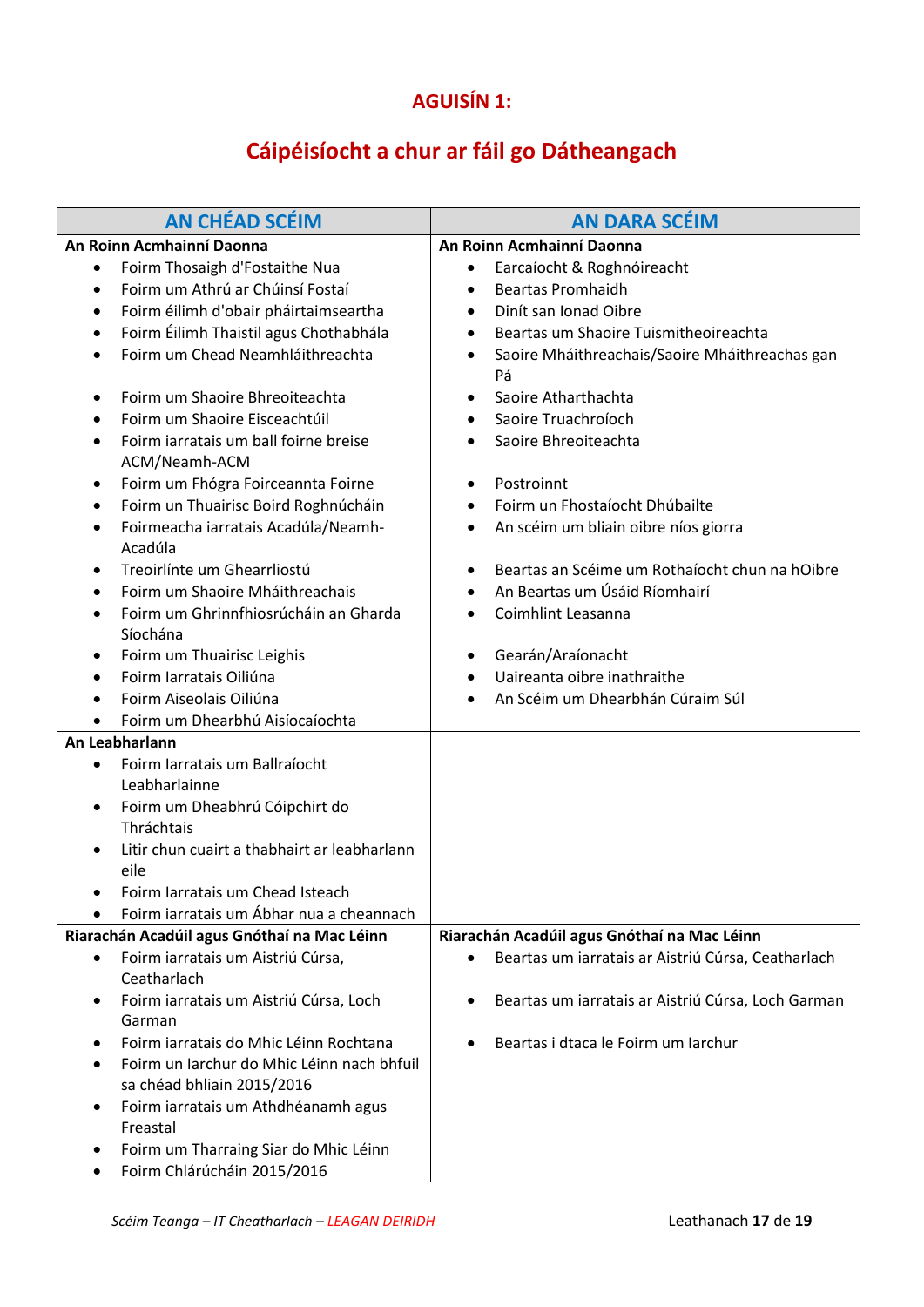- Cuireadh chuig an Searmanas Bronnta Céimeanna
- Bróisiúr an tSearmanais Bhronnta Céimeanna (Clúdaigh agus réamhrá)
- Cárta Aitheantais (Cúl)
- Foirm Iarratais um Iontráil ag Céim Chun Cinn
- Gíoró Bainc